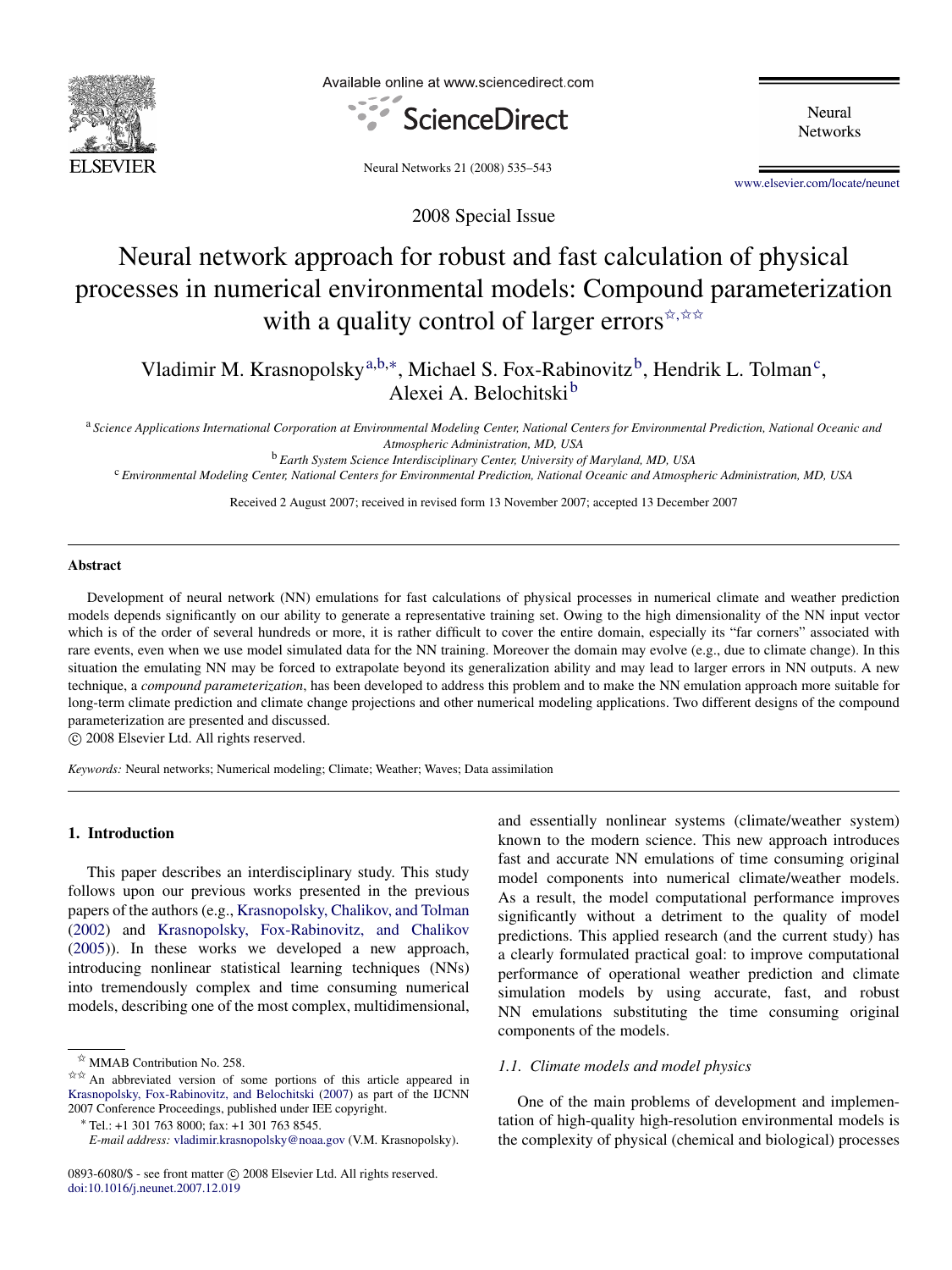involved. For example, for the state-of-the-art climate model, the National Center for Atmospheric Research (NCAR) Community Atmospheric Model (CAM) (see the special issue on the National Center for Atmospheric Research Community Climate Model in the *Journal of Climate*, 11 (6) 1998, for the description of the model), calculation of a model physics package takes about 70% of the total model computations. For this and other numerical models neural network (NN) techniques [h](#page-8-1)ave been developed [\(Krasnopolsky](#page-8-0) [et al.,](#page-8-0) [2002,](#page-8-0) [2005;](#page-8-0) [Tol](#page-8-1)[man,](#page-8-1) [Krasnopolsky,](#page-8-1) [&](#page-8-1) [Chalikov,](#page-8-1) [2005;](#page-8-1) [Krasnopolsky](#page-8-3) [&](#page-8-3) [Fox-](#page-8-3)[Rabinovitz,](#page-8-3) [2006;](#page-8-3) [Krasnopolsky,](#page-8-4) [2007\)](#page-8-4) for speeding up the calculations of model physics (i.e., deterministic or first principle components of atmospheric and oceanic numerical models describing physical processes) up to *two to five orders of magnitude*. The speed-up is achieved through the development of NN emulations of model physics.

Tremendous complexity, multidimensionality, and nonlinearity of the climate/weather system and numerical models describing this system lead to complexity and multidimensionality of our NN emulations and data sets that are used for their development and validation. Also, the validation procedure for developed NN emulations becomes more complicated because, after their development, they are supposed to work in a complex and essentially nonlinear numerical model. The development of NN emulations of model physics depends significantly on our ability to generate a representative training set to avoid using NNs for extrapolation beyond the domain covered by the training set. Owing to the high dimensionality of the input domain (i.e., dimensionality of the NN input vector) which is of the order of several hundreds or more, it is difficult if not impossible to cover the entire domain, especially its "far corners" associated with rare or extreme events, even when we use model simulated data for the NN training. Also, the domain may change with time as in the case of climate change. In such situations the emulating NN may be forced to extrapolate beyond its generalization ability which may lead to larger errors in NN outputs and, as a result, to errors in the numerical models in which they are used.

#### *1.2. NN emulations of model physics*

We have developed NN emulations of major components of climate model physics [\(Krasnopolsky](#page-8-1) [et al.,](#page-8-1) [2005;](#page-8-1) [Krasnopolsky](#page-8-4) [&](#page-8-4) [Fox-Rabinovitz,](#page-8-4) [2006;](#page-8-4) [Krasnopolsky,](#page-8-5) [2007\)](#page-8-5) for the widely recognized and used NCAR CAM. Specifically, we developed the NN emulations of the NCAR CAM long wave radiation (LWR) and short wave radiation (SWR) parameterizations which are the most time consuming components of model physics describing the propagation of electromagnetic radiation in the Earth's atmosphere. Both original (i.e. used in the current version of NCAR CAM) LWR and SWR parameterizations are physically based process models. They may be considered mathematically as a continuous or almost continuous mapping between two vectors *X* (input vector) and *Y* (output vector) and symbolically can be written as:

$$
Y = M(X); \quad X \in \mathfrak{R}^n, Y \in \mathfrak{R}^m \tag{1}
$$

where *M* denotes the mapping, *n* is the dimensionality of the input space (the number of NN inputs), and *m* is the dimensionality of the output space (the number of NN outputs). The simplest multi-layer perceptron (MLP) NN with one hidden layer and linear neurons in the output layer can be used as a generic analytical nonlinear approximation or model for the mapping [\(1\)](#page-1-0) [\(Funahashi,](#page-8-6) [1989;](#page-8-6) [Hornik,](#page-8-7) [1991\)](#page-8-7). In our application, the possibility to use the simplest MLP NN is very important because the complexity and high dimensionality of the problem impose significant limitations on the arsenal of NN techniques and statistical metrics that can be used in our study. Also, the choice of statistical metrics used is determined and conditioned by those used for estimating errors and performances in the climate/weather modeling; this is a consequence of the interdisciplinary nature of the study.

The developed NN emulations for LWR and SWR are highly accurate and much more computationally efficient than the original NCAR CAM LWR and SWR, respectively. For example, the NN emulations using 50 neurons (NN50) for the LWR NN emulation and 55 neurons (NN55) for the SWR NN emulation in the single hidden layer provide, if run *separately* (code by code comparison) at every model physics time step (1 hour), the speed-up of  $\sim$ 150 times for LWR and of ∼20 times for SWR as compared with the original LWR and SWR, respectively. These NNs have each more than 200 inputs and about 50 outputs (as many as the original LWR and SWR parameterizations which they emulate and substitute). The number of NN weights (or dimensionality of the NN training space) for these NNs reaches 10,000–20,000. The dimensionality is higher for NNs with a larger hidden layer and/or for models with higher vertical resolution [\(Krasnopolsky](#page-8-1) [et al.,](#page-8-1) [2005;](#page-8-1) [Krasnopolsky,](#page-8-5) [2007\)](#page-8-5).

All details of creating the training, validation, and test sets and of selecting the NN architecture are discussed in [Krasnopolsky](#page-8-5) [\(2007\)](#page-8-5). Here we only mention that each of these independent data sets consist of more than 100,000 records. Each record is a combination of an input vector *X* with more than 200 components and an output vector *Y* with about 50 components. Problems associated with normalizing multiple outputs of different nature and with choosing an error metric and a training algorithm, when dealing with such highdimensional mappings and long training sets, are discussed in details in our earlier paper [\(Krasnopolsky](#page-8-4) [&](#page-8-4) [Fox-Rabinovitz,](#page-8-4) [2006\)](#page-8-4).

The results of long multi-decadal climate simulations performed with NN emulations for both LWR and SWR, i.e., for the full model radiation, have been validated against the parallel control NCAR CAM simulation using the original LWR and SWR. Almost identical results have been obtained for [t](#page-8-8)hese parallel 50-year climate simulations [\(Krasnopolsky,](#page-8-8) [Fox-](#page-8-8)[Rabinovitz,](#page-8-8) [&](#page-8-8) [Belochitski,](#page-8-8) [2007\)](#page-8-8).

<span id="page-1-0"></span>In another numerical model, an ocean wind wave model which is used for the simulation and forecast of ocean waves, the nonlinear wave–wave interaction represents a significant computational "bottleneck". An accurate calculation of this component requires roughly  $10^3 - 10^4$  times more computational effort than all other aspects of the wave model combined.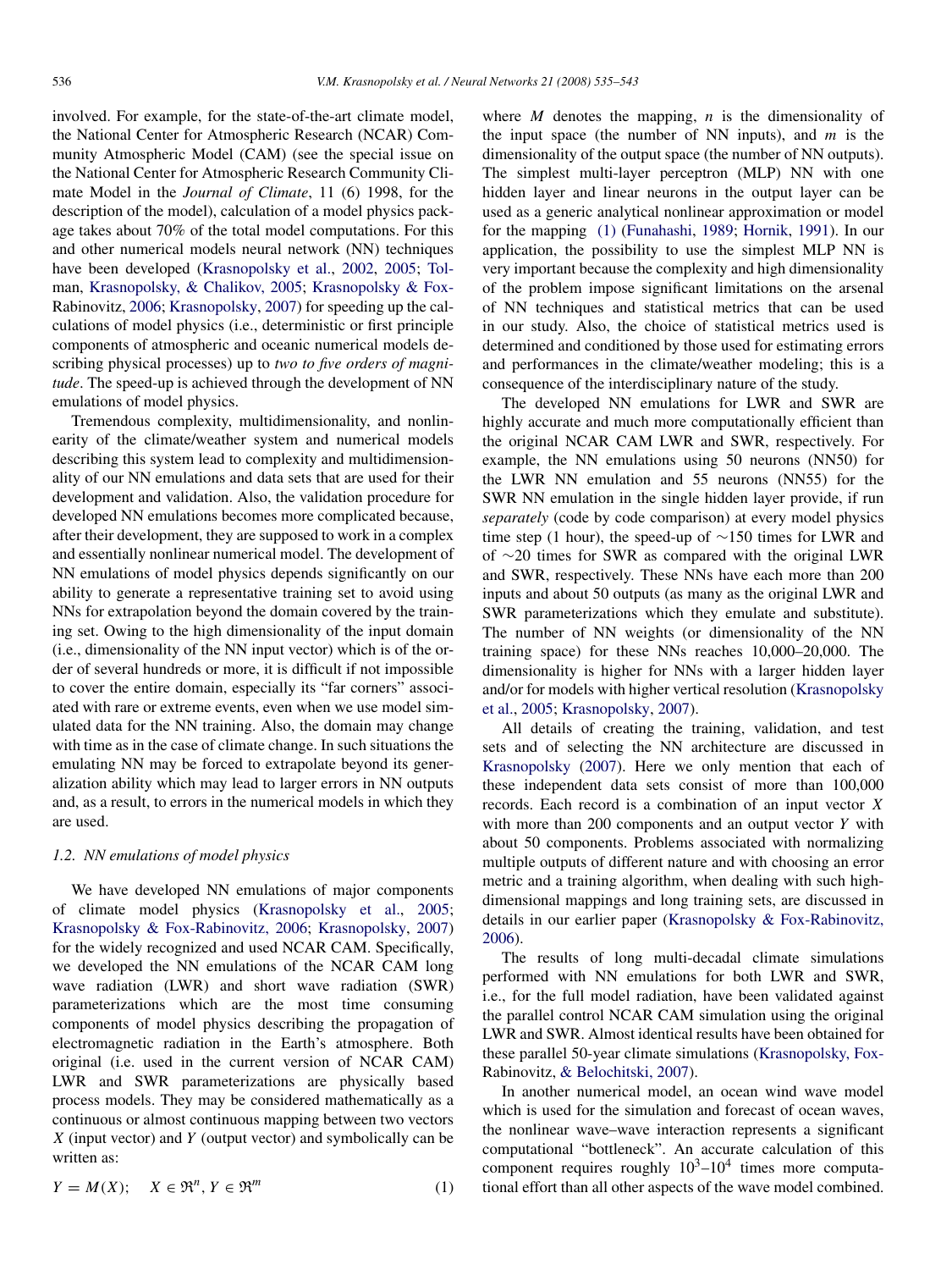For over 40 years researchers have been trying to get economical approximations for the nonlinear four-wave interactions. The only feasible result so far has been the direct interaction approximation (DIA) parameterization, which dates back more than 20 years. This simple parameterization with computational efforts comparable to all other aspects of a wave model combined makes wave modeling economically feasible, but also limits the potential of further model development. All other mapping approaches that were developed before have failed in the sense that none of these methods resulted in a stable model integration. It is therefore a significant achievement that the method presented here does provide stable model integration. As the (exact or approximate) nonlinear wave–wave interaction can be considered as a continuous mapping [\(1\),](#page-1-0) we applied a NN technique and developed a NN emulation of the exact nonlinear interactions. The NN emulation is about *five orders of magnitude* faster than the exact interactions, and hence compa[r](#page-8-0)able in costs to the simple DIA parameterization [\(Krasnopol](#page-8-0)[sky](#page-8-0) [et al.,](#page-8-0) [2002;](#page-8-0) [Tolman](#page-8-3) [et al.,](#page-8-3) [2005\)](#page-8-3). Unlike the simple DIA parameterization, the NN approximation retains major details of the exact interactions. This NN emulation was further validated through integration for a limited period in the National Centers for Environment Prediction (NCEP) operational wave model (WAVEWATCH III).

## *1.3. Accuracy and quality control of NN emulations*

The accuracy of NN emulations of model physics depends significantly on our ability to generate a representative training set to avoid using NNs for extrapolation beyond the domain covered by the training set. Owing to the high dimensionality of the input domain (i.e., dimensionality of the NN input vector *X*) which is of the order of several hundreds or more, it is difficult if not impossible to cover the entire domain, which may have a very complex shape, even when we use model simulated data for the NN training. Also, the domain may change with the evolution of the system during a simulation period. In such situations the emulating NN may be forced to extrapolate beyond its generalization ability which may lead to larger errors in NN outputs and correspondingly in the numerical model simulations in which NN emulations are used.

The developed NN emulations are very accurate. Larger errors and outliers (a few extreme errors) in NN emulation outputs occur only when NN emulations are exposed to inputs not represented sufficiently in the training set. These errors have a very low probability (see [Fig. 3\)](#page-4-0) and are distributed randomly in space and time. However, when long multi-decadal climate simulations are performed and NN emulations are used in a very complex and essentially nonlinear climate model for such a long integration time, the probability for occurrence of larger errors and the probability of their undesirable impact on the model simulations increase. As we learned from our experiments with NCAR CAM, the model was in many but not in all cases (shown, for example, in [Fig. 7](#page-6-0) of Section [2\)](#page-2-0) robust enough to overcome such randomly distributed errors without their accumulation in time. However, for these few cases, it is still essential to develop and use for NN emulations an internal quality control (QC) procedure capable of controlling their larger errors.

In another application of a NN approximation to nonlinear interactions in a wave model, the model did not prove sufficiently robust to retain stability for time integrations of even a few hours. Thus, in this model, introducing an internal QC method for identifying and controlling larger NN emulation errors is especially essential for the successful application of NN emulation of the model physics [\(Tolman](#page-8-9) [&](#page-8-9) [Krasnopolsky,](#page-8-9) [2004\)](#page-8-9).

Therefore, it is essential to introduce a QC procedure, which can predict and eliminate larger errors of NN emulations during the integration of highly nonlinear numerical models, not just relying upon the robustness of the model that can vary significantly for different models. Such a mechanism would make our NN emulation approach more reliable, robust, and generic.

In this paper, we introduce a compound parameterization (CP) which combines NN emulation with a QC technique. We present two different designs of CP both based on the use of NN techniques. We also discuss the possibility of using CP as a tool for introducing a dynamical adjustment of NN emulations to climate change. In Section [2](#page-2-0) we introduce the CP approach and discuss its application and versions as well as its validation on an independent data set and through NCAR CAM and WAVEWATHC III simulations. Conclusions and discussion are presented in Section [3.](#page-7-0)

#### <span id="page-2-0"></span>2. The compound parameterization approach for reducing the amount of larger errors in NN emulations

#### *2.1. Two-step validation procedure for NN emulations and CP*

The final goal of our developments is a stable functioning of the NN emulation in the complex nonlinear numerical model for a sufficiently long time and the similarity of the model results produced with the original component (the control run) and with the NN emulation of this component. For such a situation, the high accuracy of a NN emulation obtained on an independent test set does not guarantee its stable performance in a numerical model. Thus, in our case, a reasonably good accuracy of NN emulation on a test set is a necessary but not sufficient condition for the satisfactory validation of NN emulation. This is only the first step of the two-step validation procedure used for the validation of the developed NN emulations in our previous studies (e.g. [Krasnopolsky](#page-8-1) [et al.](#page-8-1) [\(2005\)](#page-8-1) and [Krasnopolsky](#page-8-4) [and](#page-8-4) [Fox-Rabinovitz](#page-8-4) [\(2006\)](#page-8-4)), and also used for validation of CPs developed in this study. The second and the most important step of the validation procedure is the validation of the model run with NN emulation vs. the control run with the original parameterization. During this second validation step, the run with the NN emulation (or with CP) should demonstrate, in addition to its stable performance, a close similarity of all simulated results to those of the control run.

# <span id="page-2-1"></span>*2.2. CP designs and their validation on independent data sets*

CP consists of the following three components: the original parameterization, its NN emulation, and a quality control (QC) block (see [Figs. 1](#page-3-0) and [4\)](#page-5-0). During a routine numerical model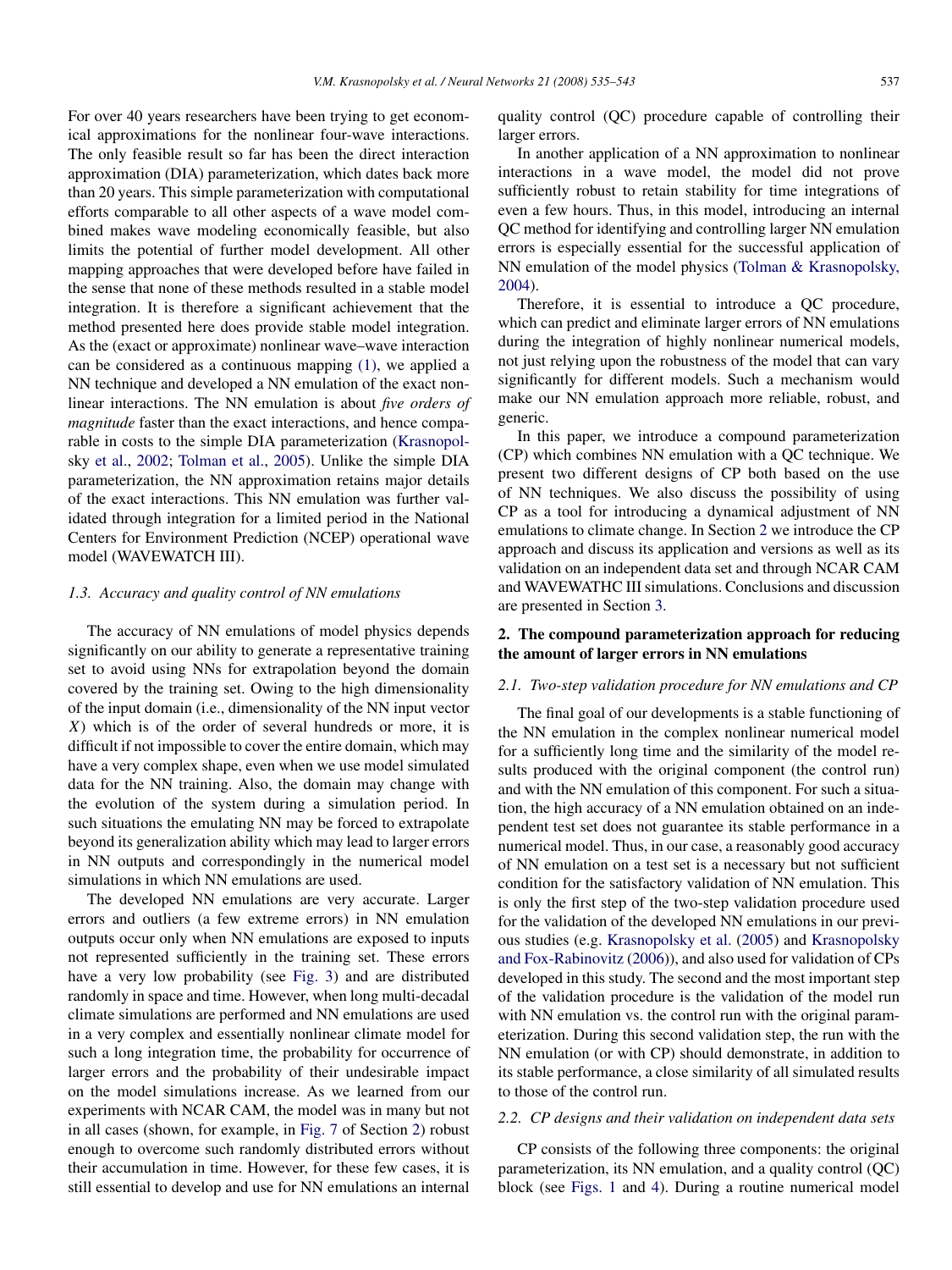<span id="page-3-0"></span>

Fig. 1. Compound parameterization design for the NCAR CAM SWR. For each SWR NN emulation (NN55, in this case), additional NNs (Error NN) is trained specifically for predicting, for a particular input, *X*, the errors,  $Y_{\varepsilon}$ , in the NN emulation output *Y<sub>NN</sub>*. If these errors do not exceed a predefined threshold (in this case, the mean value plus two standard deviations), the SWR NN emulation (NN55) is used; otherwise, the original SWR parameterization is used instead of the NN emulation. ATS stands for the auxiliary training set that is updated each time when QC requires using the original parameterization instead of NN emulation. ATS is used for the follow-up dynamical adjustment of the NN emulation.

simulation with CP, the QC block determines (based on some criteria presented below, at each time step of model integration and at each grid point) whether either the NN emulation or the original parameterization has to be used to generate physical parameters (i.e. parameterization outputs). Namely, when the NN emulation errors are large (i.e., they exceed an error threshold) for a particular grid point and time step, the original parameterization is used instead of NN emulation. When the original parameterization is used instead of the NN emulation, its inputs and outputs are saved to further adjust the NN emulation. Although it goes beyond the scope of this study, it is worth mentioning that after accumulating a sufficient number of these records, an adjustment of the NN emulation can be produced by a short retraining using the accumulated input/output records. Thus, CP can be used for the development of NN emulations that become dynamically adjusted to the changes and/or new events/states produced by a complex environmental or climate system.

There are different possible QC designs considered for CP. The first and simplest QC design is based on a set of regular physical and statistical tests similar to those used for QC of meteorological observations (e.g., [Dee,](#page-8-10) [Rukhovets,](#page-8-10) [Todling,](#page-8-10) [da](#page-8-10) [Silva,](#page-8-10) [and](#page-8-10) [Larson](#page-8-10) [\(2001\)](#page-8-10) and [Gandin](#page-8-11) [\(1988\)](#page-8-11)). Such approaches can be used to check the consistency of NN outputs. These are the simplest, most generic but not sufficiently flexible approaches. Statistical tests that are usually based on linear statistical correlations between inputs and/or outputs and errors in outputs, work not so well for larger and extreme errors which are usually caused by nonlinear correlations (e.g., see [Fig. 2\)](#page-3-1). Statistical criteria are usually global and based on past data. They may not be sensitive enough to local perturbations and also to new situations emerging in the course of integration of a complex environmental or climate system due to the change of

<span id="page-3-1"></span>

Fig. 2. The correlation (binned scatter plot, the error bar shows the standard deviation inside the bin) between the actual error (*prmse* of the NN emulation NN55) and the error predicted by the error NN calculated vs. the original parameterization on an independent test data set. The correlation coefficient between the two errors is 0.87.

its simulated environment, such as an evolving climate change. When applied to NN emulation outputs, such criteria give a significant amount of false alarms. In the context of our complex system application, which includes also a trade-off between the accuracy of an NN emulation and its computational performance, such a significant amount of false alarms leads to a significant reduction in the computational performance of CP. Namely, each false alarm leads to a rejection of an accurate (but falsely suspected) and fast NN emulation and to its unnecessary replacement by the time consuming original parameterization. Owing to these significant problems important for our CP application, the above simple statistical QC design was not used in this study.

The second and more sophisticated, nonlinear, and effective QC design is based on training an additional NN to specifically predict the errors of the NN emulation outputs for a particular input [\(Krasnopolsky](#page-8-4) [&](#page-8-4) [Fox-Rabinovitz,](#page-8-4) [2006\)](#page-8-4). The error NN has the same inputs as the NN emulation and one or several outputs — errors of outputs generated by the emulation NN for these inputs. In this work, we used an error metric that produces one error for all outputs Eq. [\(2\);](#page-3-2) thus our error NN has one output. During the model integration, if this error does not exceed a predefined threshold, the NN emulation is used; otherwise, the original parameterization is used instead. An example of application of this CP design (see [Fig. 1\)](#page-3-0) is presented below for the NCAR CAM SWR.

For the SWR NN emulation (using the NN with one hidden layer that contains 55 neurons and a linear output layer — SWR NN55) an error NN was trained which estimated a NN55 output error  $\textit{prmse}(i)$  [\(2\)](#page-3-2) for each particular input vector  $X_i$ ,

<span id="page-3-2"></span>
$$
prmse(i) = \sqrt{\frac{1}{L} \sum_{j=1}^{L} [Y(i, j) - Y_{NN}(i, j)]^2}
$$
 (2)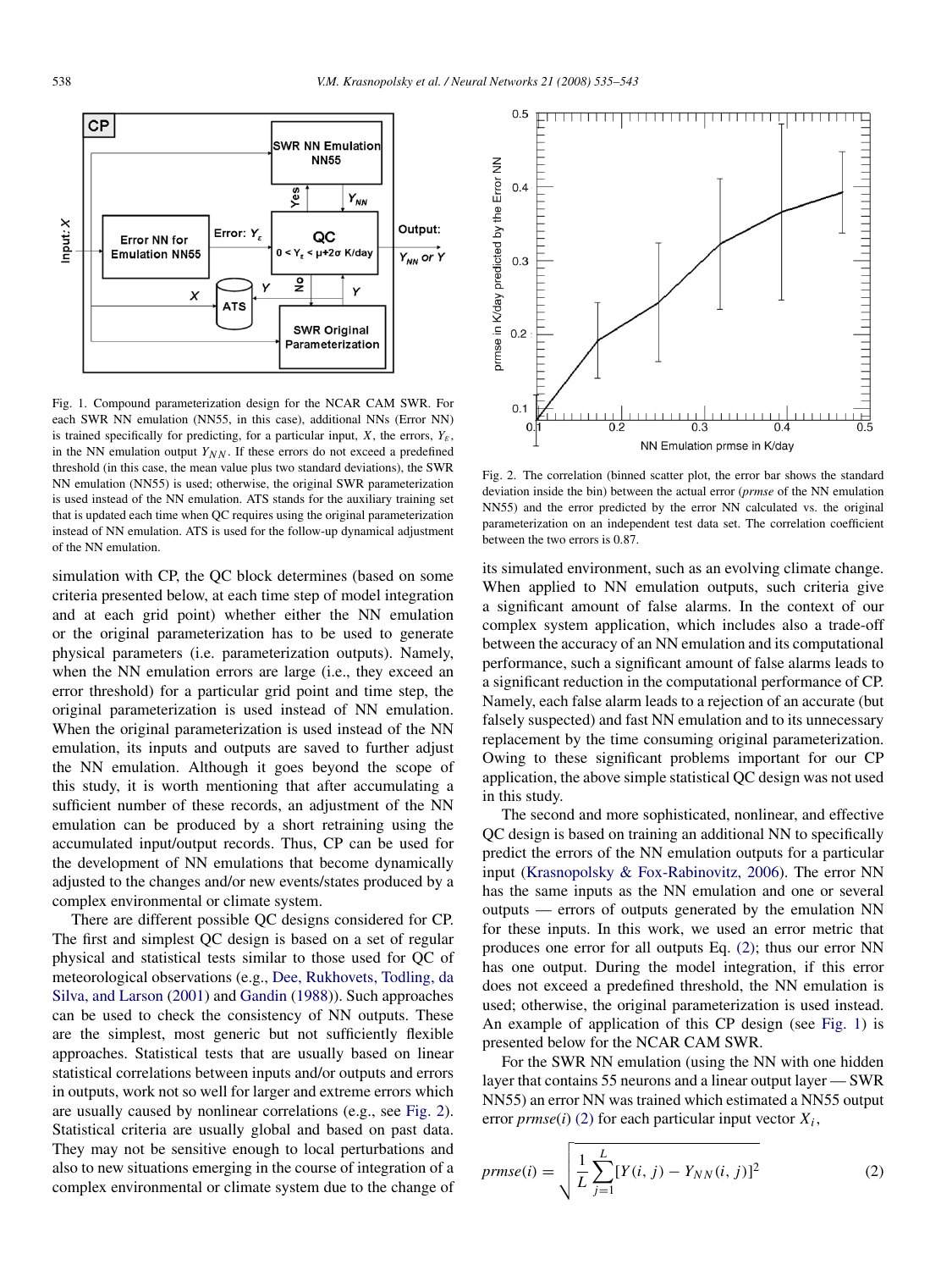<span id="page-4-0"></span>

Fig. 3. Probability density distributions of emulation errors for the SWR NN emulation NN55 (solid line) and for the compound SWR parameterization shown in [Fig. 1.](#page-3-0) The vertical axis is logarithmic and shows the error probability; the horizontal axis shows the NN emulation errors in K/Day. In both cases errors are calculated vs. the original SWR parameterization. The CP reduces the probability of medium and large errors by an order of magnitude.

where  $Y(i, j)$  and  $Y_{NN}(i, j)$  are outputs from the original parameterization and its NN emulation, respectively, where  $i = (latitude, longitude), i = 1, ..., N$  is the horizontal location of a vertical profile; *N* is the number of horizontal grid points; and  $j = 1, \ldots, L$  is the vertical index, and L is the number of the vertical model levels. The mean value of *prmse*,  $\mu = \frac{1}{N} \sum_{i=1}^{N} \text{prmse}(i)$ , and its standard deviation,  $\sigma$  $\int \frac{\sum_{i=1}^{N} [prmse(i) - \mu]^2}{\sum_{i=1}^{N} [prmse(i) - \mu]^2}$  $\frac{mse(t)-\mu_1}{N-1}$  are used in the QC block for calculating the threshold value.

[Fig. 2](#page-3-1) shows the results of the calculations performed with the data set containing more than 100,000 records, each of which consists of the error predicted by the error NN and the actual error of the NN emulation. The actual errors of the NN emulation were binned and for each bin a corresponding mean errors predicted by the error NN and its standard deviations were calculated and plotted as a curve with error bars. The plot with only six bins is presented in [Fig. 2](#page-3-1) for simplicity and convenience of presentation. Increasing the number of bins does not change the dependence significantly. [Fig. 2](#page-3-1) shows a very strong correlation between the error predicted by the error NN and the actual error of the NN emulation (SWR NN55) calculated vs. the SWR original parameterization on an independent test data set. The dependence, linear for small errors, becomes nonlinear for larger errors. The high, 0.87, correlation coefficient is obtained between these two errors calculated on the entire 100,000 records long test set.

[Fig. 3](#page-4-0) shows the comparison of two error probability density functions. One curve (solid line) corresponds to the NN55 emulation errors, another (dashed line) corresponds to the CP <span id="page-4-1"></span>Table 1

Error Statistics for SWR NN Emulation NN55 and SWR Compound Parameterization: Bias and total RMSE,  $RMSE_{26}$  at the lower model level, and Extreme Outliers (Min Error & Max Error)

|                             | <b>Bias</b>        | RMSE |      | $RMSE26$ Min error Max error |      |
|-----------------------------|--------------------|------|------|------------------------------|------|
| SWR NN55 $4 \times 10^{-3}$ |                    | 0.19 | 0.43 | $-46.1$                      | 13.6 |
| SWR CP                      | $4 \times 10^{-3}$ | 0.17 | 0.30 | $-9.2$                       | 9.5  |

These statistics have been calculated on independent one-year long test set. Errors for HRs are in K/day.

emulation errors shown in [Fig. 1](#page-3-0) (both errors are calculated vs. the original parameterization on the independent test set; the vertical axis is logarithmic). [Fig. 3](#page-4-0) demonstrates the effectiveness of CP; the application of CP reduces medium and large errors by about an order of magnitude. This is presented by the differences between the solid and dashed lines for NN emulation errors exceeding ∼5–10 or more K/day.

[Fig. 4](#page-5-0) demonstrates the effectiveness of CP in removing outliers, and [Table 1](#page-4-1) shows improvements in other statistical measures. The use of CP: (a) does not increase the systematic error (bias) which is almost zero; and (b) significantly reduces the random error. Especially significant is the reduction of extreme errors or outliers. It is noteworthy that for this CP and for this validation data set, less than 1% of the SWR NN55 emulation outputs are rejected by QC and calculated using the original SWR parameterization. Further refinement of the criteria used in the QC may result in a further significant reduction in the already small percentage of outliers as it will be shown below in Section [2.3.1](#page-5-1)

The third QC design is based on the domain check technique proposed in the context of NN applications to satellite remote sensing [\(Krasnopolsky](#page-8-12) [&](#page-8-12) [Schiller,](#page-8-12) [2003\)](#page-8-12). The domain check consists of checking the forward mapping (1) using an inverse mapping, *m*,

$$
X = m(Y); \quad Y \in \mathfrak{R}^m, X \in \mathfrak{R}^n \tag{3}
$$

Thus, by definition of the inverse mapping,  $X = m(M(X))$ . In this case, QC is based on a combination of a forward NN emulation (a NN emulation of the mapping *M*) and an inverse NN (iNN) with a mirror symmetric architecture (inputs and outputs are transposed) that emulates the mapping *m*. The QC checks the difference between the vector  $\hat{X}$  and  $\hat{X}'$  $iNN(NN(X))$ . The difference should be small if X is inside of or close to the domain covered by the training set. If the difference is more than a predefined threshold the original parameterization is used instead of the NN emulation.

This third QC design has already been successfully applied, as a preliminary study, to the nonlinear wave–wave interaction in an ocean wave model [\(Tolman](#page-8-9) [&](#page-8-9) [Krasnopolsky,](#page-8-9) [2004\)](#page-8-9). A NN algorithm (NNIA) described in [Krasnopolsky](#page-8-0) [et al.](#page-8-0) [\(2002\)](#page-8-0) and [Tolman](#page-8-3) [et al.](#page-8-3) [\(2005\)](#page-8-3) was developed to emulate the nonlinear wave–wave interaction in ocean wind wave models. In this algorithm, the input (a two-dimensional Fourier spectrum of the ocean surface waves,  $F(f, \theta)$  and output (a two-dimensional nonlinear wave–wave interaction,  $S_{nl}(f, \theta)$ ), are decomposed (expended into series) using two-dimensional empirical orthogonal functions (EOF). Then the NN is trained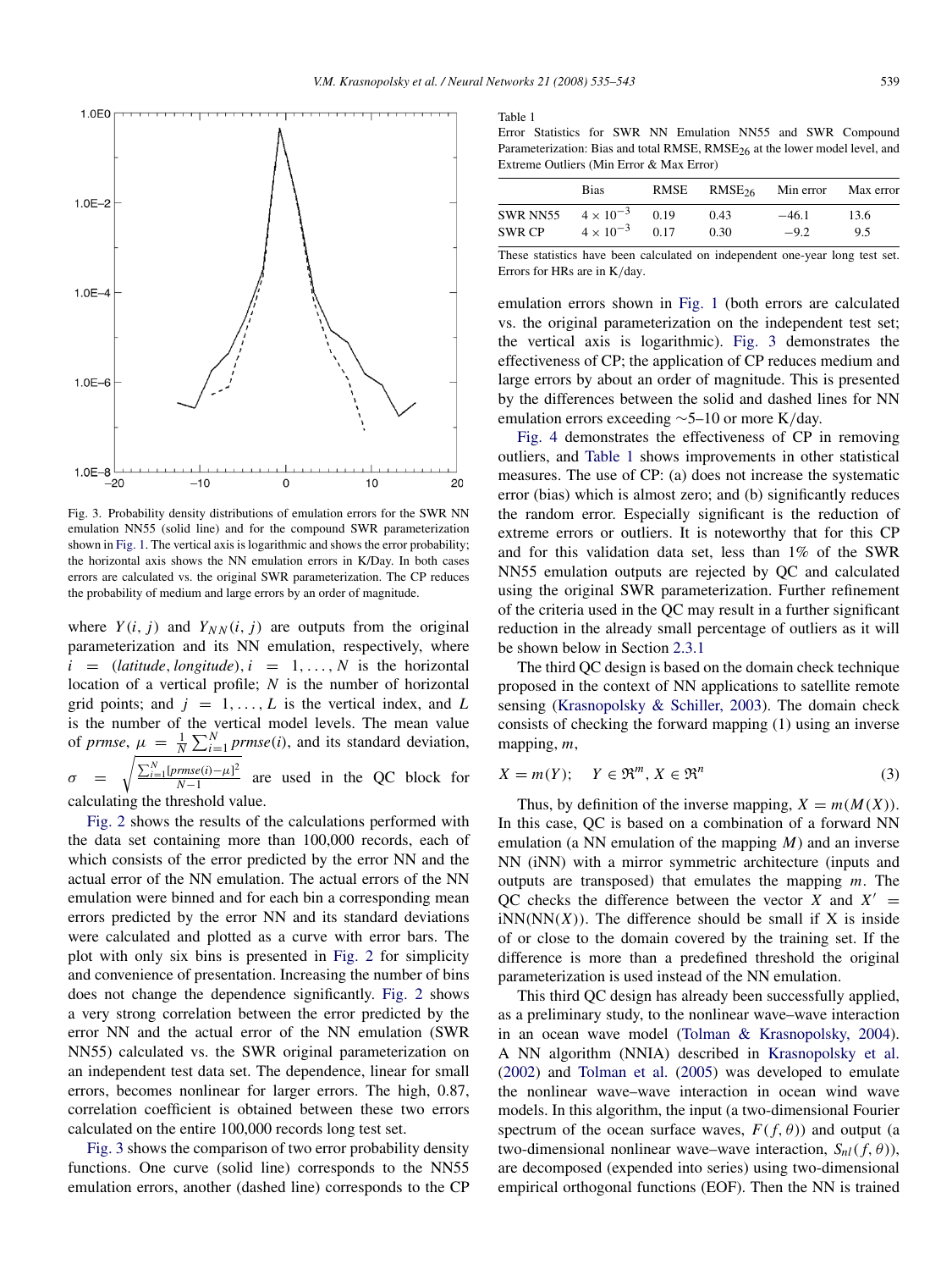<span id="page-5-0"></span>

Fig. 4. Scatter plot for HRs (heating rates) calculated using the SWR NN emulation NN55 (the left panel) vs. the original SWR parameterization (left and right horizontal axes) and for HRs calculated using the SWR compound parameterization (the right panel) vs. the original SWR parameterization. Gray crosses (the left panel) show outliers that are eliminated by the compound parameterization (the right panel).

<span id="page-5-2"></span>

Fig. 5. Compound parameterization design for the NNIA algorithms described in the text. Due to the use of the EOF decomposition and composition procedures the inverse NN (iNN) and QC block is implemented for composition coefficients  $X$  and  $X'$ . ATS denotes the auxiliary training set that is updated each time when QC requires using the original parameterization and is used for the follow-up dynamical adjustment of the NN emulation.

to map the decomposition coefficients of the input, *X*, onto the decomposition coefficients of the output, *Y*. The inverse NN maps vector  $Y$  onto vector  $X'$ . The difference between  $X$  and  $X'$  that supposed to be small is used as the QC criterion in this case. [Fig. 5](#page-5-2) illustrates this CP design.

[Fig. 6](#page-6-1) shows a very strong correlation (asterisks) between the errors (relative errors in %) of the inverse NN (iNN) and of the NN emulation calculated vs. the original parameterization on an independent test data set. It means that this QC design provides an effective tool for identification of larger NN emulation errors. There are only few errors exceeding 10%–12%. Also, the maximum errors (triangles) show a high degree of correlation with the iNN errors, which makes this design an effective tool for removing extreme outliers as well.

# *2.3. Validation of CP in NCAR CAM and WAVEWATCH III*

#### <span id="page-5-1"></span>*2.3.1. CAM*

The second CP design outlined above has been implemented into NCAR CAM using the SWR NN55 emulation. A number of 50-year model simulations have been performed with the QC procedure using different thresholds. An appropriate threshold of 0.5 K/day has been determined experimentally. In this context, choosing an appropriate threshold means that the selected threshold (which is approximately equal to  $\mu + 2\sigma$ ) does not allow for even limited accumulation of errors (see the light gray line in [Fig. 7\)](#page-6-0) during the CAM simulation and, at the same time, does not practically reduce the computational speed-up gained by using the fast NN emulation. Thus, at each integration time step and at each grid point of the model with CP, the error NN, that predicts the error of the NN emulation, was estimated, and if the predicted error did not exceed 0.5 K/day, the NN emulation outputs were calculated and used in the model; otherwise the original parameterization was calculated and its outputs were used in the model.

The example shown in [Fig. 7](#page-6-0) illustrates the effectiveness of CP in eliminating any accumulation of errors in the course of the model integration. When the model is integrated without QC, the SWR NN emulation NN55 produces moderately increased errors (errors increase from ∼0.07 K/day to ∼0.14 K/day) during the period between 24th and 25th years of the integration (the gray curve in [Fig. 7\)](#page-6-0). The error NN predicts this increase of the errors very well (the black curve in [Fig. 7\)](#page-6-0). After the QC was turned on, that is the model was integrated with the CP, the level of errors dropped significantly in general and, what is even more important, the bump between 24th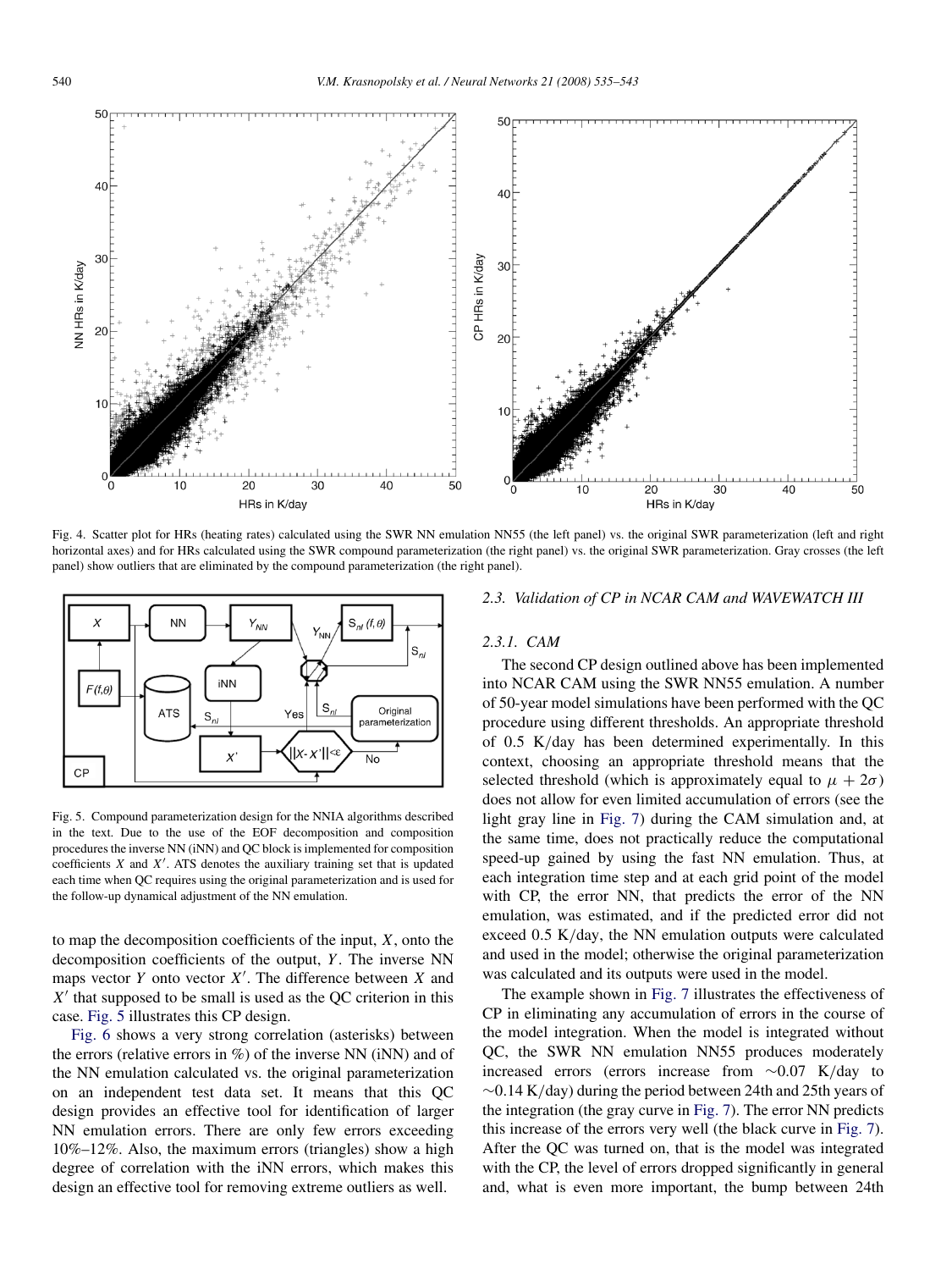<span id="page-6-1"></span>

Fig. 6. Correlation (binned scatter plot) between the errors (relative errors in %) of the inverse NN (iNN) and of the NN emulation calculated vs. the original parameterization on an independent test data set. Asterisks show correlation between mean errors, triangles — between maximum errors in the bin. Solid line shows the number of data points in the bin divided by 10.

and 25th years disappeared completely (the light gray curve in [Fig. 7\)](#page-6-0).

Using CP provides a stable and reduced error environment for model simulations compared to the model simulations performed without QC. It is noteworthy that, at each time step, the NN emulation outputs were rejected by the QC and the original parameterization was used instead mostly only for  $0.05\%$ – $0.1\%$  but below  $0.4\%$ – $0.6\%$  of model grid points, throughout the entire 50-year model simulation. Therefore, the computational performance of the model with NN emulation was practically not reduced and CP is still about 20 times faster than the original SWR parameterization.

#### *2.3.2. WAVEWATCH III*

An experimental CP for the nonlinear wave–wave interaction in the WAVEWATCH III ocean wind wave model as illustrated in [Fig. 5](#page-5-2) uses the domain check approach with an inverse NN (iNN in the figure). The most critical test for any approximation to the nonlinear interactions is the capability of a model using the approximation to produce wave growth under strongly forced conditions (high winds). In such conditions, large-scale features (in spectral space and in time) of the nonlinear interactions are essential to allow waves to grow simultaneously higher and longer, whereas small-scale features are essential to (locally) stabilize the shape of the spectrum. The CP is therefore trained with and applied to a simple case of wind wave growth, assuming spatially homogeneous conditions. For the training we used a limited training set consisting of about 5000 of pairs of input spectra and output exact nonlinear interactions. This training set samples a limited sub-domain in the entire input space (space of all possible spectra).

[Fig. 8](#page-7-1) shows the results of integration of CP in the WAVEWATCH III ocean wind wave model. Panel (f) shows the results of the model with the full (exact) parameterization of the nonlinear interactions, consisting of a six-dimensional Bolzman integral over the spectrum. Contours represent energy levels in the polar representation of spectral space, with a logarithmic

<span id="page-6-0"></span>

Fig. 7. Errors (vs. the original SWR parameterization) produced by the SWR NN emulation during the model run (gray line), errors predicted by the error NN (black line), and errors produced after introducing CP instead of the SWR NN emulation (light gray line).

spacing of contour intervals at intervals of a factor of 2. The consistent and axisymmetric shape of the spectrum is typical for gravity waves actively forced by winds (so-called wind seas). For this expensive nonlinear interaction description, an accurate NN interaction approximation (NNIA) was developed by [Tolman](#page-8-3) [et al.](#page-8-3) [\(2005\)](#page-8-3) using a limited data set described above. If however, this approximation is applied in a full wave model, errors in the NNIA accumulate, and the wave spectrum becomes unrepresentative for the training data set used for the development of the NNIA. Subsequently, the balance between source terms becomes unrealistic. The waves do not grow, and the spectral shape does not resemble the proper solution. The results for this case are presented in [Fig. 8a](#page-7-1). Subsequently, when the CP presented in [Fig. 5](#page-5-2) has been developed and implemented, integration is sufficiently stabilized to allow for a realistic wave growth [\(Fig. 8b](#page-7-1), compare wave heights in upper right corners of the panels). Subsequent to the reduction of allowed errors in the QC part of the CP (a more restrictive QC), the accuracy of the model clearly increases [\(Fig. 8c](#page-7-1)–e).

The approach to describe the nonlinear wave–wave interactions most effectively in terms of computational efficiency and accuracy may well require a more complex CP than the CP approaches that have been discussed so far. The initial data decompositions using EOFs as shown in [Fig. 5](#page-5-2) introduces a truncation error in the corresponding description of the wave spectrum. By definition, such truncations tend to filter out small-scale fluctuations, which in many processes can be considered as noise. For the wave growth process, however, these scales are essential to stabilize the spectral shape during model integration. It remains to be seen if this part of the solution can ever be described effectively by a NN approach. [Fig. 8](#page-7-1) shows that a simple CP can circumvent this issue. However, the small-scale processes in the nonlinear interactions could be modeled explicitly as a local diffusion process, the computational effort of which is orders of magnitude less than direct computation of nonlinear interactions at all spectral scales, because the later involves a six-dimensional integration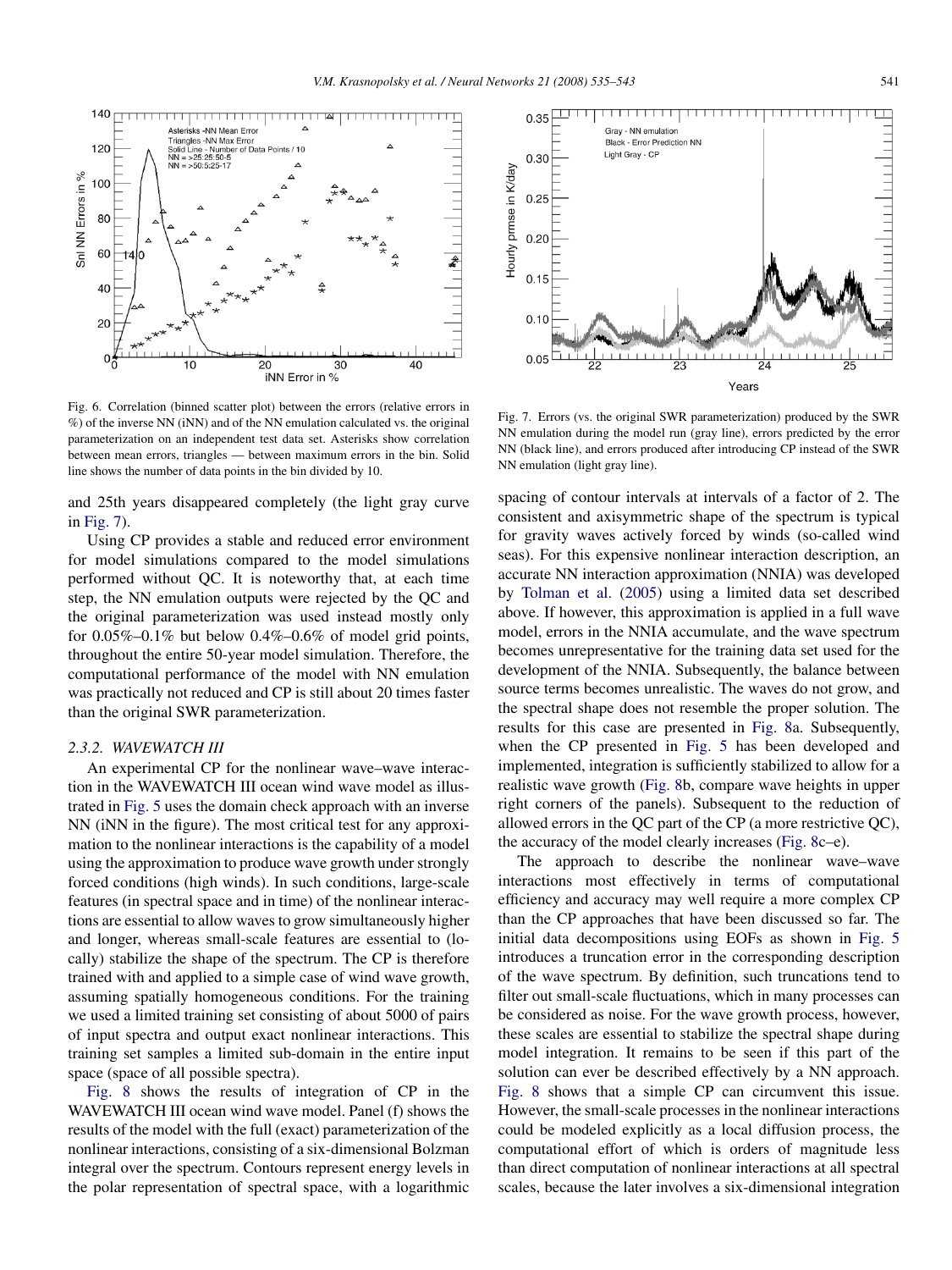<span id="page-7-1"></span>

Fig. 8. Wave-energy spectrum after 24h of wave growth in WAVEWATCH III. (a) NN approximation to nonlinear interactions, (b-e) Results obtained with increasingly strict QC in the CP approach. (f) Results with a full nonlinear interaction parameterization. Corresponding wave heights in meters are shown in the upper right corner of each panel and the allowed error in QC in the upper left panel.

over the entire spectral space. Tentatively, a more complex CP approach for nonlinear wave–wave interactions could therefore be based on a NN approach for larger spectral scales and a local diffusion to describe small scale (to be trained simultaneously), combined with an explicit QC part to add robustness.

### <span id="page-7-0"></span>3. Conclusions and discussion

A new improved NN emulation approach called a compound parameterization, which incorporates NN-based quality control techniques for controlling larger errors of NN emulations, has been developed. One design of a compound parameterization presented in the paper uses a special NN trained to predict errors in outputs of NN emulation of a climate model physics component. It is shown that the accurate representation of a model physics component using a compound parameterization with a quality control of larger errors is essential for successful climate simulations.

Another design of a compound parameterization uses an inverse NN to check the quality of the NN emulation. This design was used in the framework of a wind-wave model where the use of a compound parameterization is essential for a stable integration of the model that uses a NN emulation of the nonlinear wave–wave interaction. Introducing a compound parameterization for the ocean wave model allowed us to predict and efficiently control rarely and randomly occurring larger errors including extreme errors/outliers of the NN emulations not relying exclusively on the robustness of the model resulting in filtering them out. It should be noticed that the CP has not been developed yet to full maturity. For application to arbitrary wave conditions, complex sea states

with multiple independent wave systems need to be considered. Even when only wind seas are considered, the CP needs to be developed further by iterative training (dynamical adjustment) as described above in Section [2.2.](#page-2-1)

The CP approach can be considered as an engineering solution that does not investigate the problem (why on some rare occasions a NN emulation does not perform well) but bypasses it allowing to use this NN emulation safely in the essentially nonlinear and complex environment of a numerical model. If a second error NN can be trained to reliably predict errors of the NN emulation, then it looks like these errors can be investigated, explained, and eliminated by correction of the NN emulation itself. Theoretically speaking, this is correct. However, practically speaking, it is hardly possible. As we have mentioned before, the main reason for such larger errors to occur is our inability to generate a completely representative training set, that is to get represented each far corner of the domain of the mapping [\(1\).](#page-1-0) For modern climate and weather models this domain has dimensionality of the order of  $10<sup>3</sup>$ and higher. A systematic investigation of such an object is a formidable task that requires significant special efforts. Using CP allows us to flag and to bypass these questionable far corners of the domain leaving their investigation for the future research.

There is also another important aspect of this problem: some larger NN emulation errors are ignored by the numerical model where this NN emulation is introduced; whereas some other larger NN emulation errors cause a significant reaction of the model like the one presented in [Fig. 7](#page-6-0) (actually the bump between 24th and 25th years). Currently, we can only speculate why such larger differences between the NN emulation and the original parameterization happen and why the reaction of the